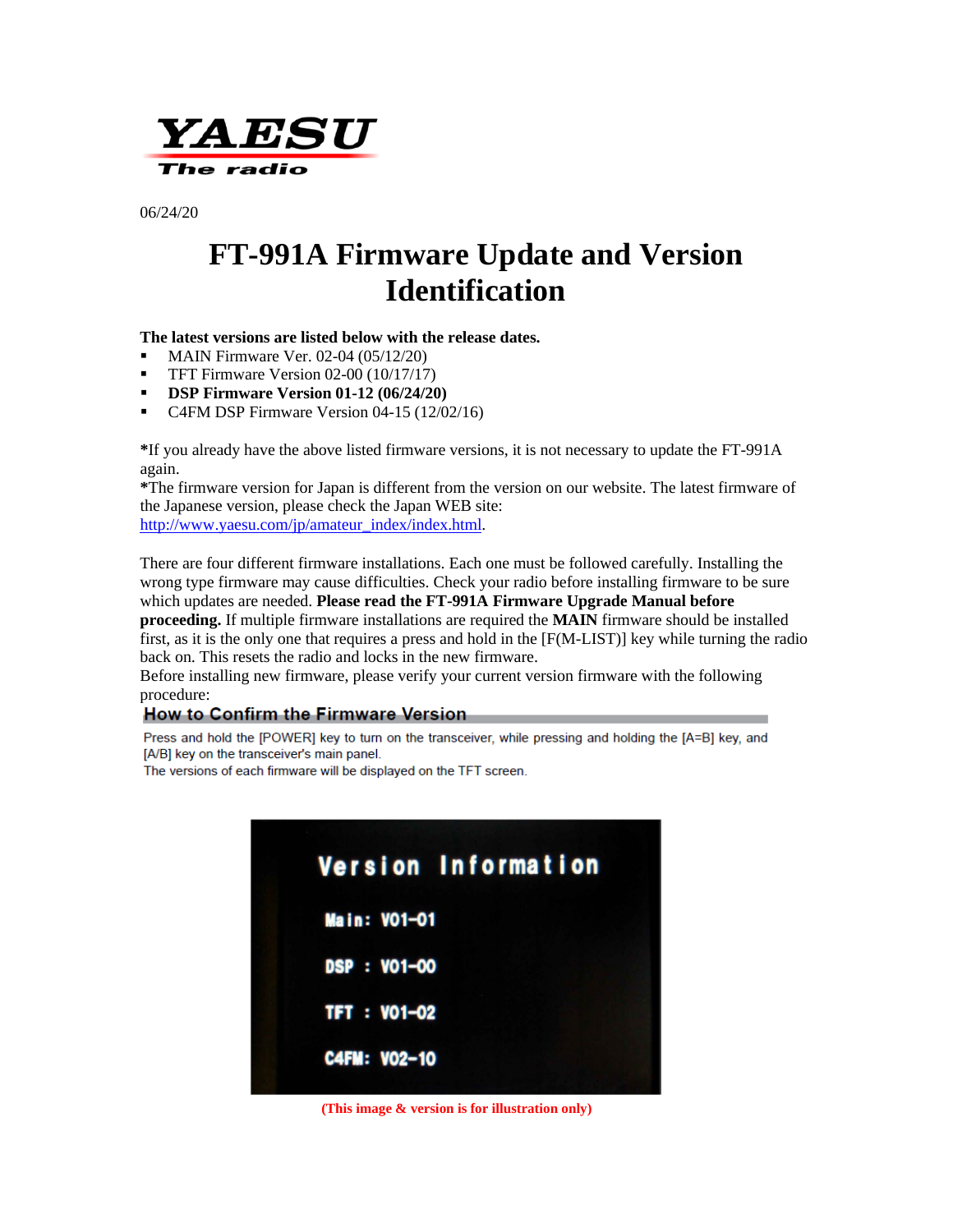#### Important

Before downloading this software, please read the "Important Notes" carefully.

Downloading or installing this software will signify your agreement with the stipulations of the "Important Notes".

"Transceiver" is used hereafter to refer to the YAESU FT-991<sup>7</sup> transceiver. (This firmware is not compatible with the FT-991 transceiver)

> **CAUTION!** Be sure to confirm the model and the version of your transceiver before starting the update. Writing incorrect firmware to the transceiver may cause abnormal operation or failure.

Download the FT-991A data and [**FT-991A\_Firmware\_update\_202006.zip**] from the following website:

[https://www.yaesu.com/indexVS.cfm?cmd=DisplayProducts&ProdCatID=102&encProdID=490C](https://www.yaesu.com/indexVS.cfm?cmd=DisplayProducts&ProdCatID=102&encProdID=490C4A71118AD0F4E825E89D821B73BB&DivisionID=65&isArchived=0) [4A71118AD0F4E825E89D821B73BB&DivisionID=65&isArchived=0](https://www.yaesu.com/indexVS.cfm?cmd=DisplayProducts&ProdCatID=102&encProdID=490C4A71118AD0F4E825E89D821B73BB&DivisionID=65&isArchived=0)

*The zip file contains all of the current firmware versions. Please verify which version firmware is already on your radio before updating. If you have each of the listed versions, you do not need to update the radio again.* 

**Please read the FT-991A Firmware Upgrade Manual before proceeding!**

#### **Implements improvements:**

#### **DSP Firmware Version 01-12 (06/24/20)**

\*Additional improvement of the 05/12/20 update, supported by MAIN Firmware update V02-04.

### **NOTE:**

\*After updating the firmware; please reset the transceiver using the following procedure:

- 1. Press and hold the [POWER] key on the front panel to turn the transceiver ON.
- 2. While the transceiver is ON, disconnect the DC power cable from the DC-IN connector on the rear panel and turn the transceiver OFF.
- 3. Press and hold the [FAST] and [LOCK] keys on the front panel, connect the power cable into the DC-IN connector on the rear panel and turn the transceiver ON.